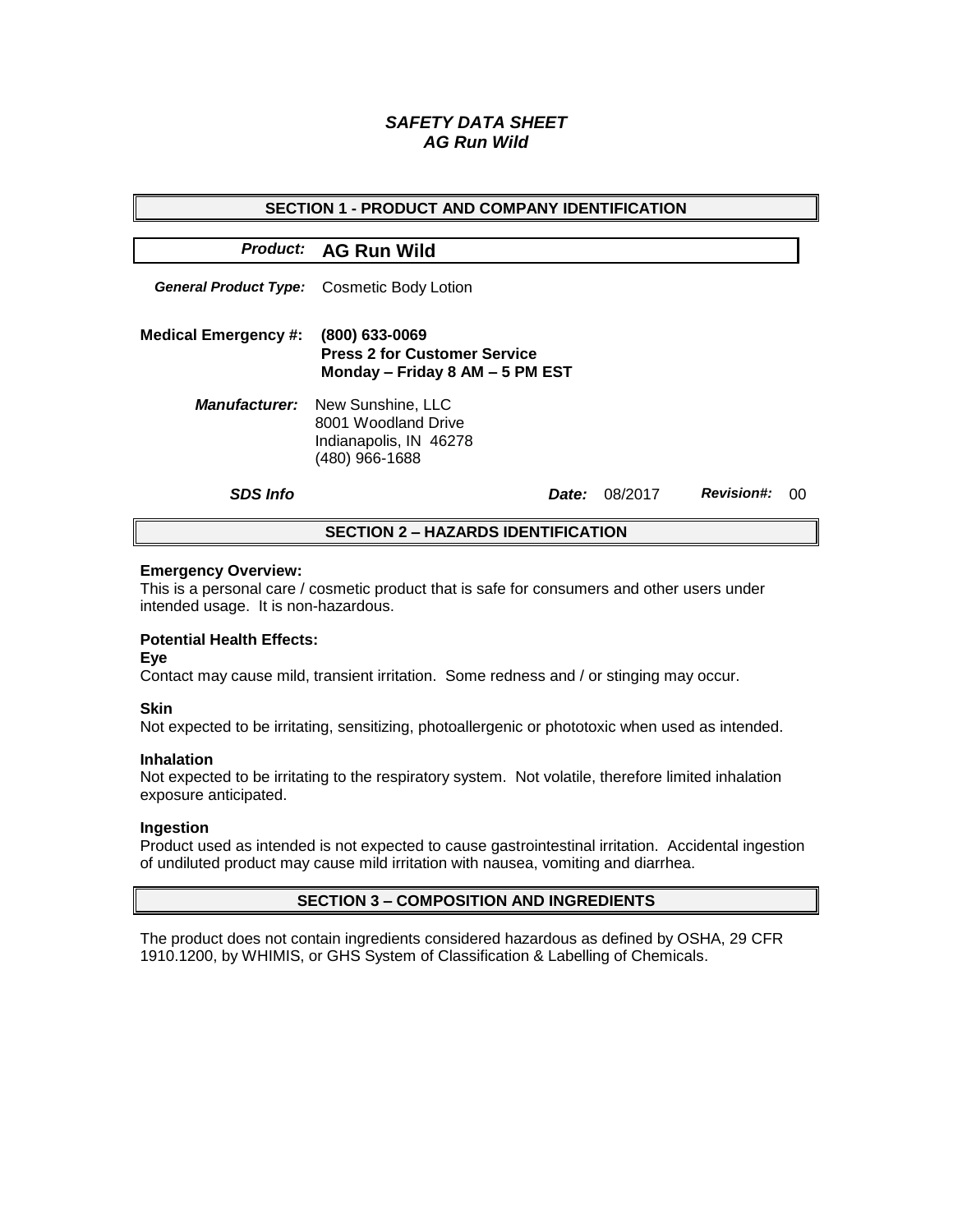# **SECTION 4 – FIRST AID MEASURES**

## **Eye**

Thorough rinsing for 15 – 20 minutes is recommended. If irritation persists, contact a physician.

#### **Skin**

Discontinue use of product. Apply cold compresses to affected areas to relieve discomfort. If discomfort persists, contact a physician.

#### **Inhalation**

If respiratory irritation occurs, remove individual to fresh air.

#### **Ingestion**

Accidental ingestion of product may require medical attention. In case of accidental ingestion dilute with water. Do not induce vomiting. If discomfort persists, contact a physician.

## **SECTION 5 – FIRE FIGHTING MEASURES**

**Extinguishing Media:** Use chemical foam, dry chemical, carbon dioxide or water. **Explosion Hazard:** Not applicable.

**Fire Fighting Info:** Contact emergency personnel. Use self-contained breathing apparatus and protective gear, if large quantities of product are involved. Hazardous decomposition products may be released. Thermal degradation may produce oxides of carbon and / or nitrogen, hydrocarbons and / derivatives.

## **SECTION 6 – ACCIDENTAL RELEASE MEASURES**

## **Procedures for Spill / Leak Clean-up:**

**Household Settings:** Absorb liquid and scrub the area. Dilute with water until surface is no longer slippery.

**Non-Household Settings:** Use safety glasses if splash hazard exist. Use gloves and other protective clothing to prevent skin contact.

## **SECTION 7 – HANDLING AND STORAGE**

#### **Precautions for Safe Handling:**

**Household Settings:** Avoid contact with eyes.

**Non-Household Settings:** No unusual handling or storage requirements. Storage in large quantities (warehouse) should be in a well-ventilated, cool area.

## **Conditions for Safe Storage:**

**Household Settings:** Normal household storage.

**Non-Household Settings:** No unusual handling or storage requirements. Storage in large quantities (warehouse) should be in a well-ventilated, cool area.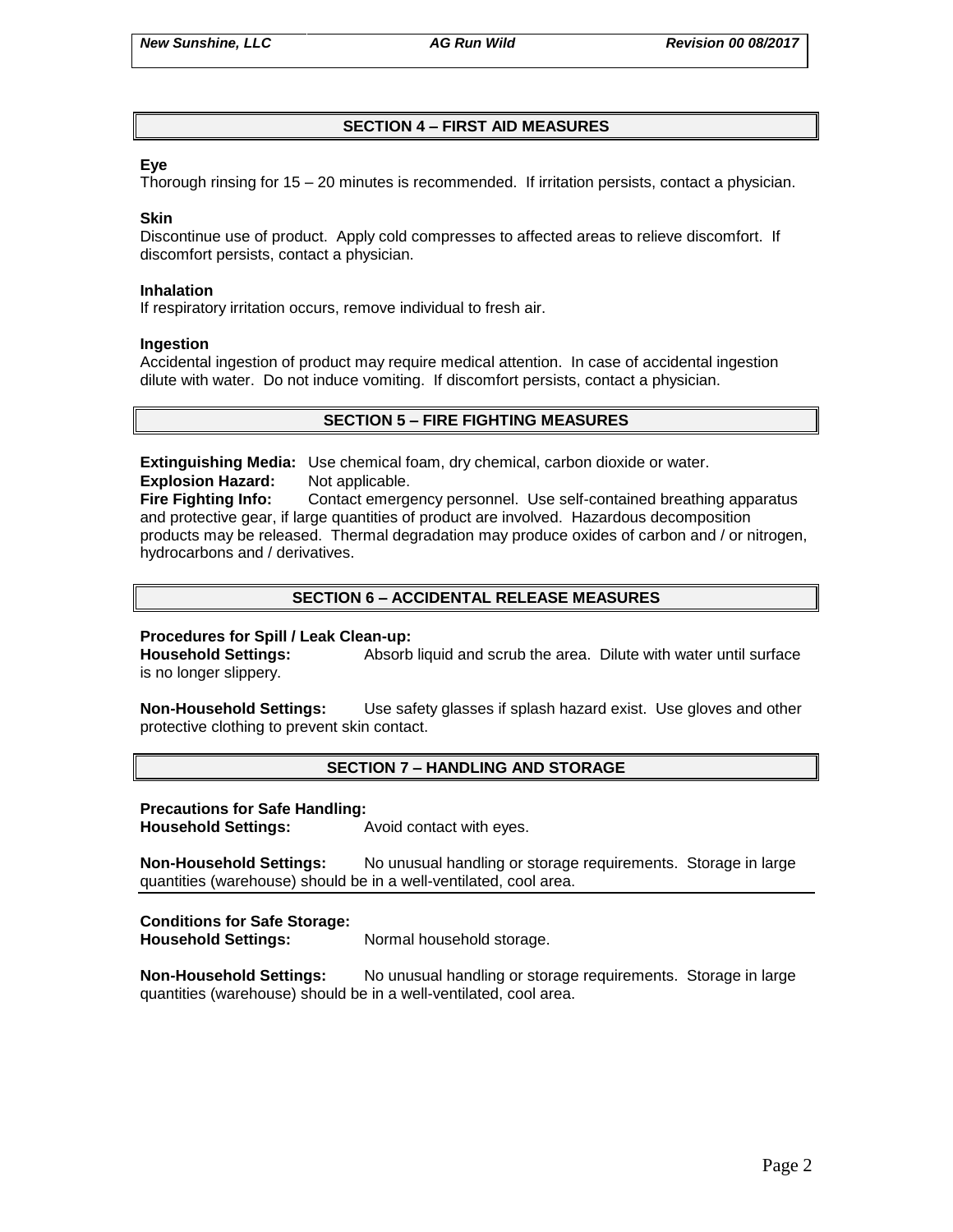## **SECTION 8 – EXPOSURE CONTROLS / PERSONAL PROTECTION**

**Household Settings:** This is a personal care / cosmetic product that is safe for consumers and other users under normal and reasonably foreseen use.

**Non-Household Settings:** Use safety glasses if splash hazards exist, use gloves and other protective clothing to prevent skin contact. Always follow good hygienic work practices. Avoid prolonged contact with skin and clothing.

# **SECTION 9 – PHYSICAL AND CHEMICAL PROPERTIES**

Physical State Viscous liquid body lotion. Appearance Various colored viscous liquid.<br>
Odor Color Color Fragrant. Odor Threshold Not available pH 3.5 – 7.5 Melting Point/Freezing Point Not Applicable Boiling Point >212 F / 100 C Flash Point  $>212$  F / 100 C Evaporation Rate Not Applicable Flammability Not Applicable Upper/Lower Flammablilty Not Applicable Vapor Pressure Not Applicable Vapor Density Not Applicable Relative Density Not Available Specific gravity at 25C Not available. Solubility in water at 20C Slightly Insoluble<br>
Partition coefficient
Subsetted Not Applicable Partition coefficient Mot Applicable<br>
Auto-iginition Temp<br>
Not Applicable Auto-iginition Temp Decomposition Temp Not Available Viscosity 20,000 – 150,000 cps. Volatile % Complies with Federal and State VOC regulations.

## **SECTION 10 – STABILITY AND REACTIVITY**

**Other Recommendations:** None

**Conditions to Avoid:** No applicable information has been found.

## **SECTION 11 – TOXICOLOGICAL INFORMATION**

This is a personal care / cosmetic product that is safe for consumers and other users under intended and reasonably foreseeable use.

**Chronic Effects:** Finished product is not expected to have chronic health effects. **Target Organs:** No adverse health effects on target organs expected for finished product. **Carcinogenicity:** Finished product is not expected to be carcinogenic. NTP: No IARC: No OSHA: No

## **SECTION 12 – ECOLOGICAL INFORMATION**

The product ingredients are expected to be safe for the environment at concentrations predicted under normal use and accidental spill scenarios.